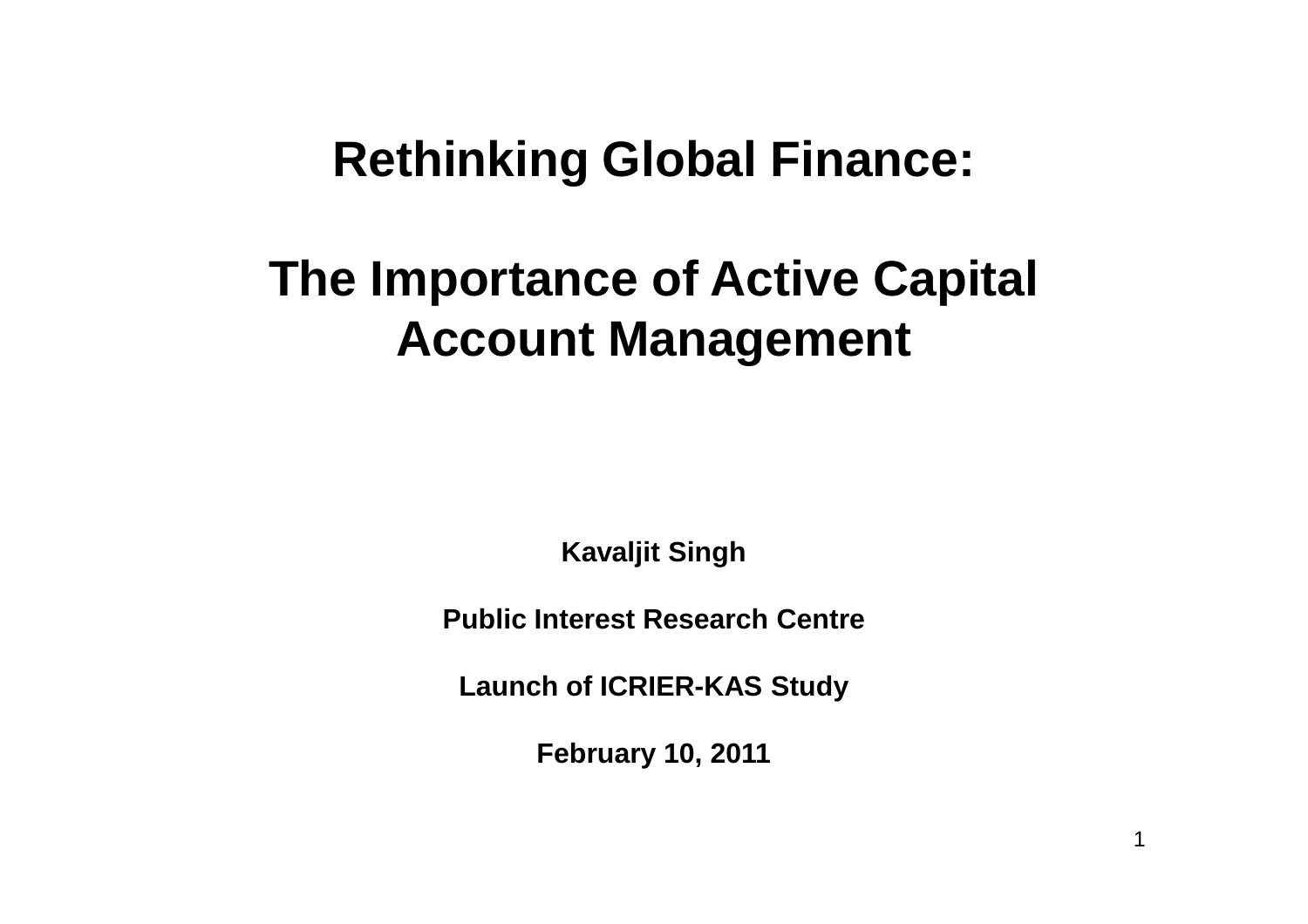Almost 30 years of financial deregulation in the US led to a dominant thinking that what is good for Wall Street is good for Main Street.

Many were convinced that "Finance is good, more finance is better and unfettered finance across the borders is the best."

Not just the Wall Street, politicians of both sides, regulators, think tanks and financial media were also convinced by this thinking.

US witnessed rapid financialization of its economy. Before the onset of global financial crisis, finance sector used to account for 40 percent of total corporate profits in the US.

Financial sector attracted the best talent from universities because of higher salaries and huge bonuses. In 2007, employees at Goldman Sachs received US\$ 5,75,000 on average. Before the financial crisis, Wall Street bonuses were rarely questioned by financial industry, rather celebrated**.**

the same manner. Financial openness, if not properly managed, can destroy not just Even many developing countries also believed that if we follow a liberal and open financial system, it will lead to higher economic growth, more prosperity, and poverty would be removed. Since Asian countries benefited from trade liberalization in the 80s and 90s, many countries believed that they could also benefit from FL in the financial sector but also the real economy.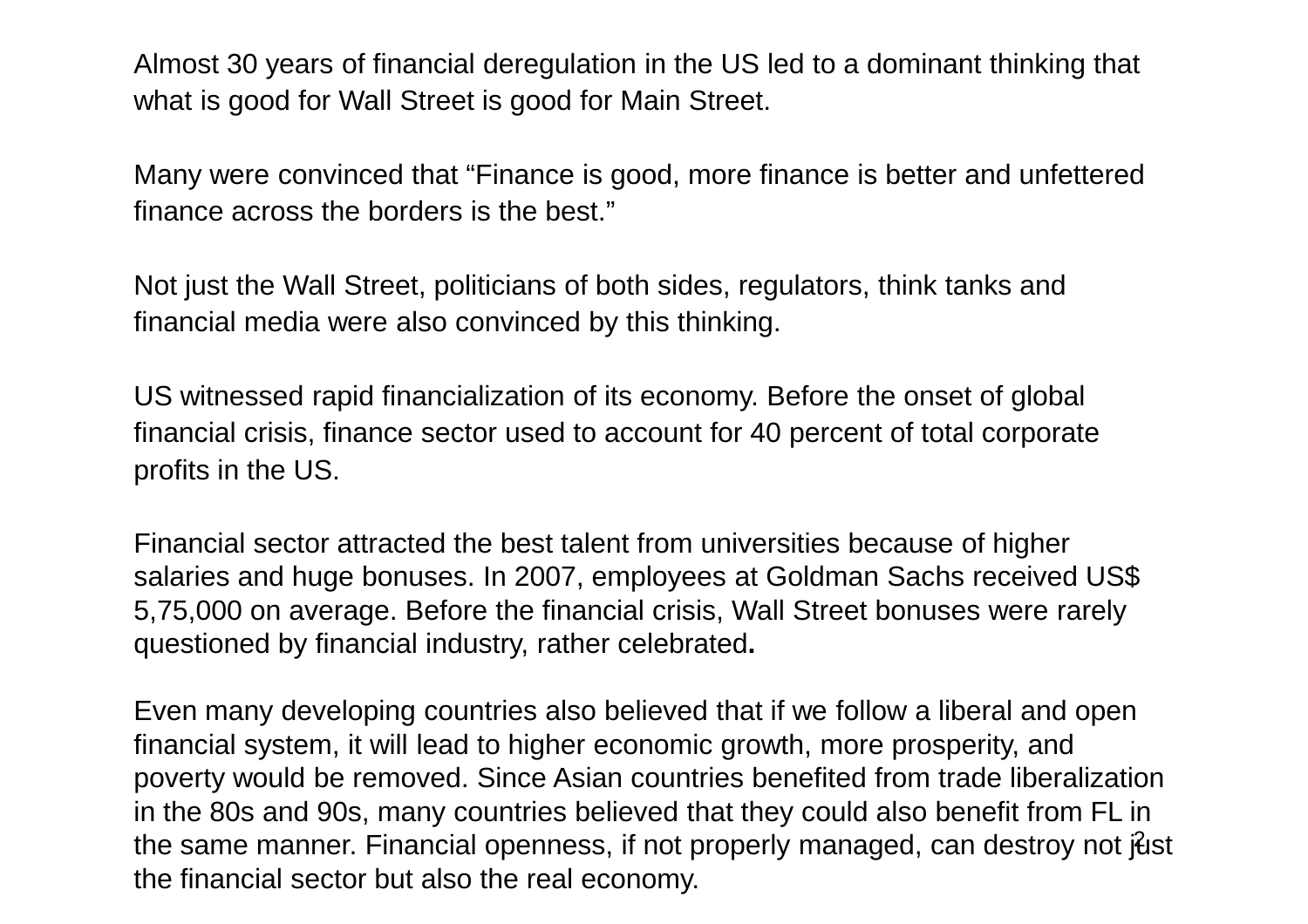One of the biggest lessons of the global financial crisis is that more sophisticated financial systems need more (not less) regulation.

The social and economic costs of financial crisis are huge. "Lost Decade" was about Japan in the 1990s. Now the US economy is facing the prospects of a "lost decade" in terms of output loss under recession.

In their forthcoming book, Menzie and Jeffrey Frieden has estimated that the cumulative GDP loss (relative to potential GDP) from 2007-2014 is at US\$3.53 trillion, about \$12604 per person. The prospects of recovery are still very weak in US as well as in Europe and Japan.



Source: Menzie Chinn and Jeffry Frieden, Lost Decades, 2011 (forthcoming).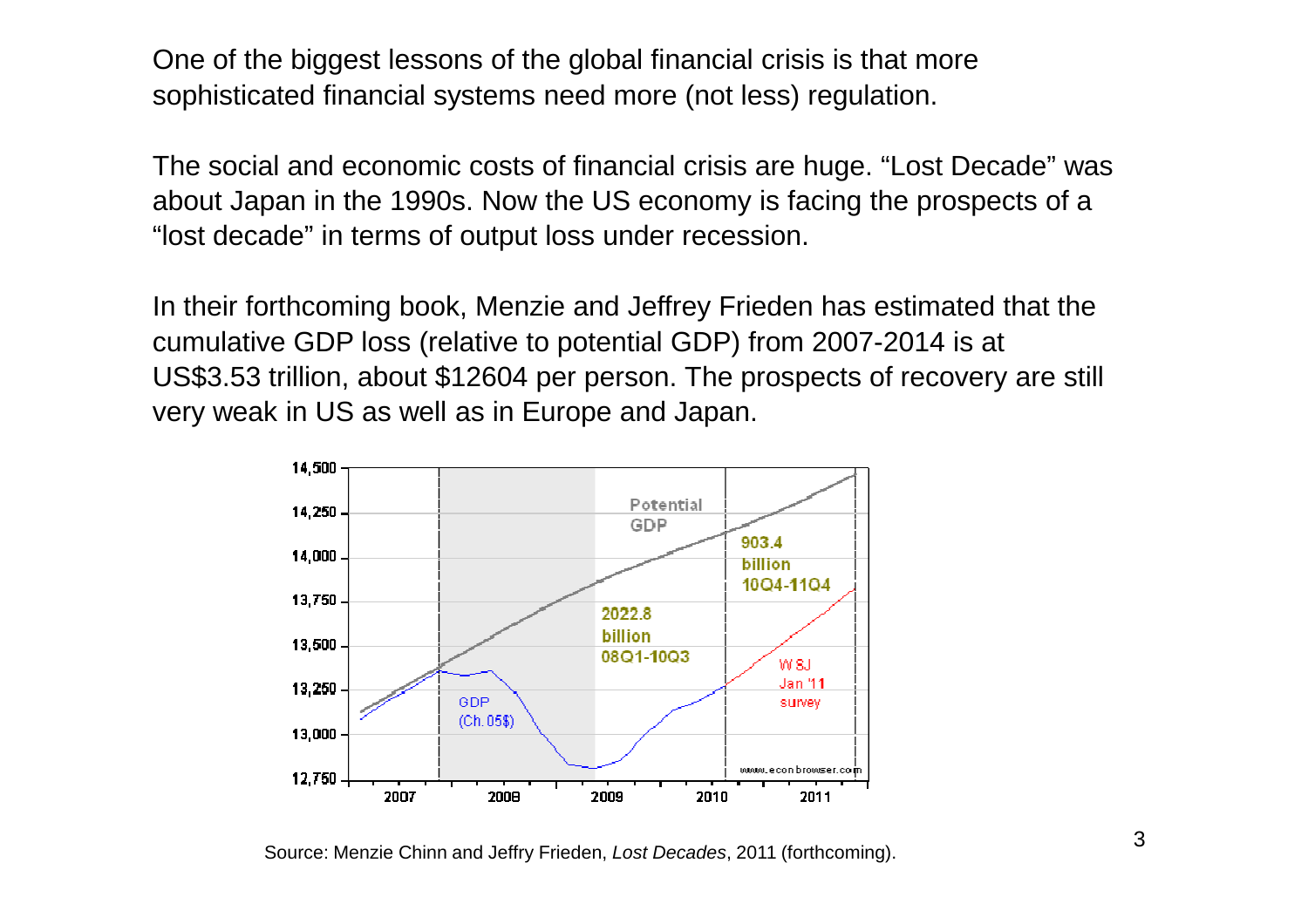It is the ordinary citizen, pensioners and unskilled workers who are losing their jobs, houses and pensions. More than eight million jobs have been lost in the US since December 2007. These people did not cause the financial crisis. But they are paying the price for it.

The Social Europe model based on generous wages, pensions, welfare benefits and collective bargaining is under serious attack.

Since the world can't afford another crisis of this magnitude, there is a renewed debate on how to build a stable and robust global financial system.

In my recent book, I have listed several guiding principles.

**1.** Finance is a means to an end, not an end in itself. The financial sector exists to serve the real economy, not the other way around.

**2.** Financial stability is an important public good. Financial stability should be pursued even if there are some tradeoffs in terms of economic growth.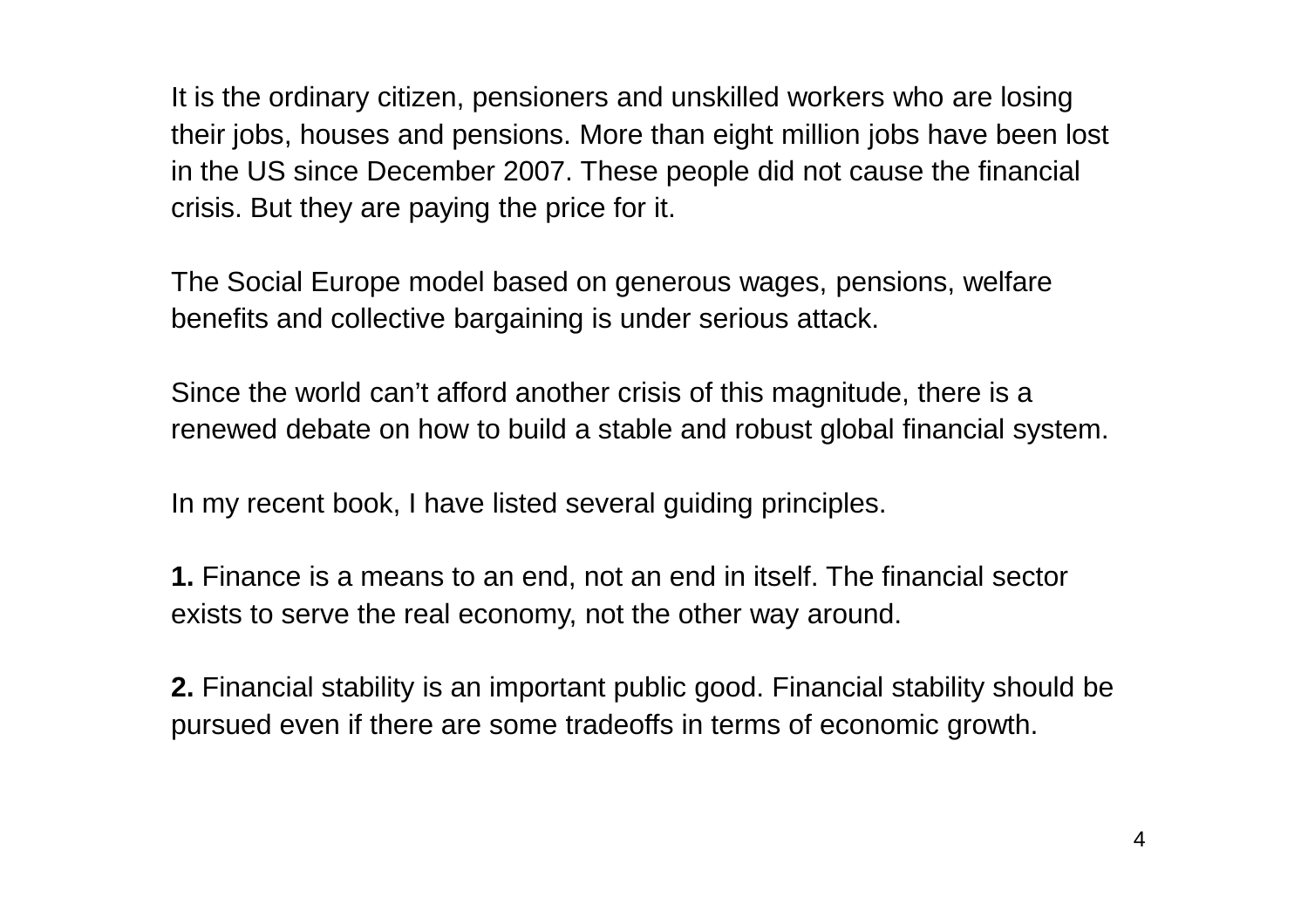**3.** The market fundamentalist view that markets are efficient and self-correcting is a faulty proposition. Particularly financial markets are inherently unstable and prone to failure due to asymmetric information, herd behavior and moral hazard. Therefore, they should be strictly regulated.

Once we have regulation, we should make sure that regulations are strictly enforced. If the quality of supervision is poor, then good regulation on paper cannot save the financial system. So we need both effective regulation and better supervision if we wish to have a sophisticated market-led financial system.

**4.** Policymakers need to recognize financial markets are different from other markets. Banks are different from bakeries. If a bakery fails, it won't have macro economic impacts. If one bank fails, other banks in the country (and outside) can also fail because of inter-bank lending and global interconnectedness.

**5.** No single policy instrument alone can fix global finance. We need a combination of policy measures at various levels (national, regional and international). Therefore, there is a greater need for international cooperation and coordination.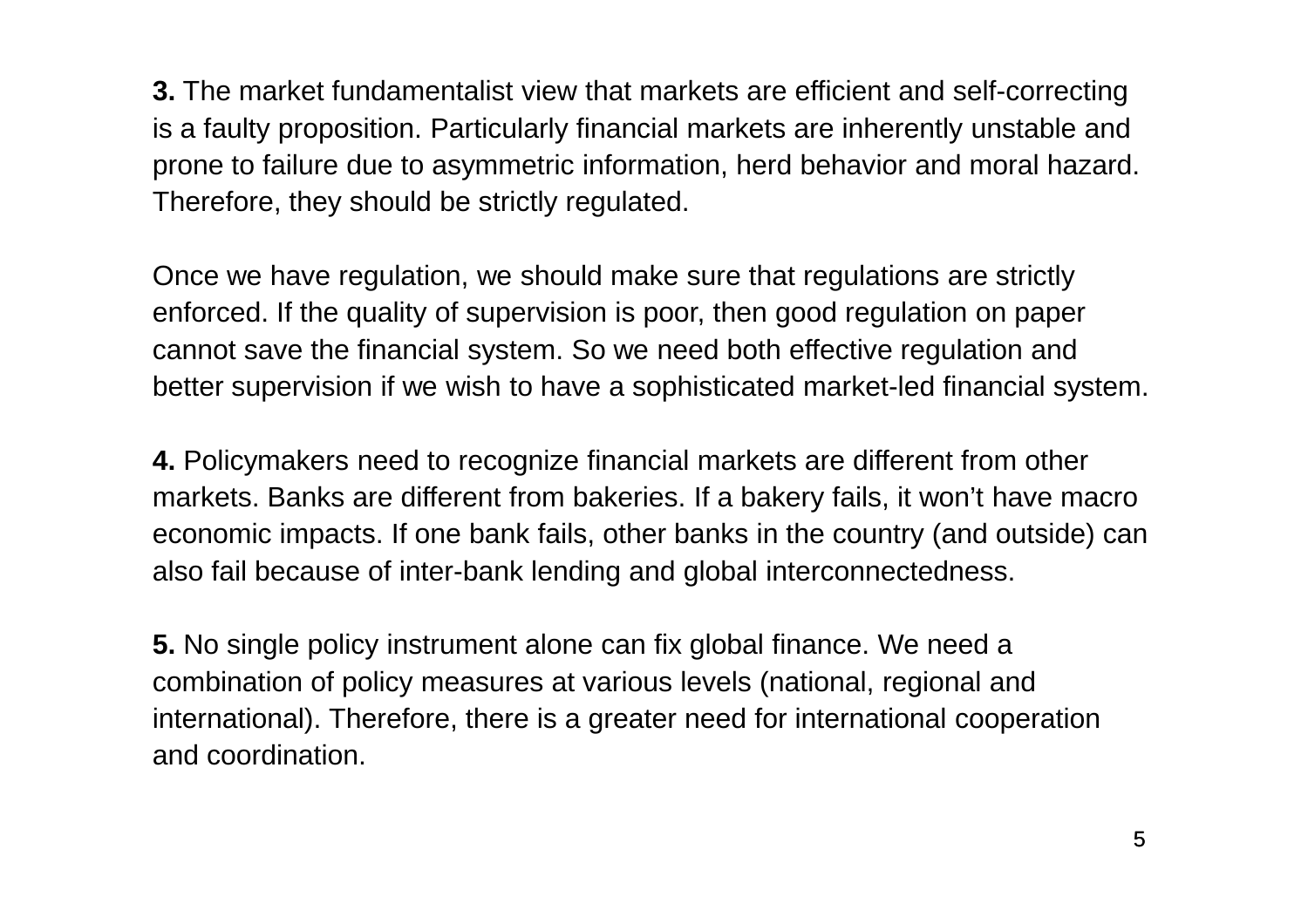#### **Post-crisis Policy Responses**

**G20:** India and France played a key role in the revival of G20. The G20 is better than G8. But only the big developing economies are members of it. South Africa represents the entire sub-Saharan Africa. If the membership can't be expanded, at least there should be mechanisms to consult and seek views of 130 + countries who also have a stake in global financial stability.

On trade finance and liquidity support it has done good coordination but on global financial reforms, there is very little progress.

Still the agenda setting of G20 is largely done by developed countries.

Very little achieved on IMF reforms despite the growing share of emerging markets in the world economy. India's quota share will increase from **2.44 percent to 2.75 percent**. But this 0.30 percent increase is largely technical, notsignificant in strategic terms.

The G20 is silent on policy issues such as regulating volatile capital flows, financial liberalization and capital controls.

6 Maybe this year we could see discussions at G20 on transaction taxes and IMS because France and Germany are pushing for it.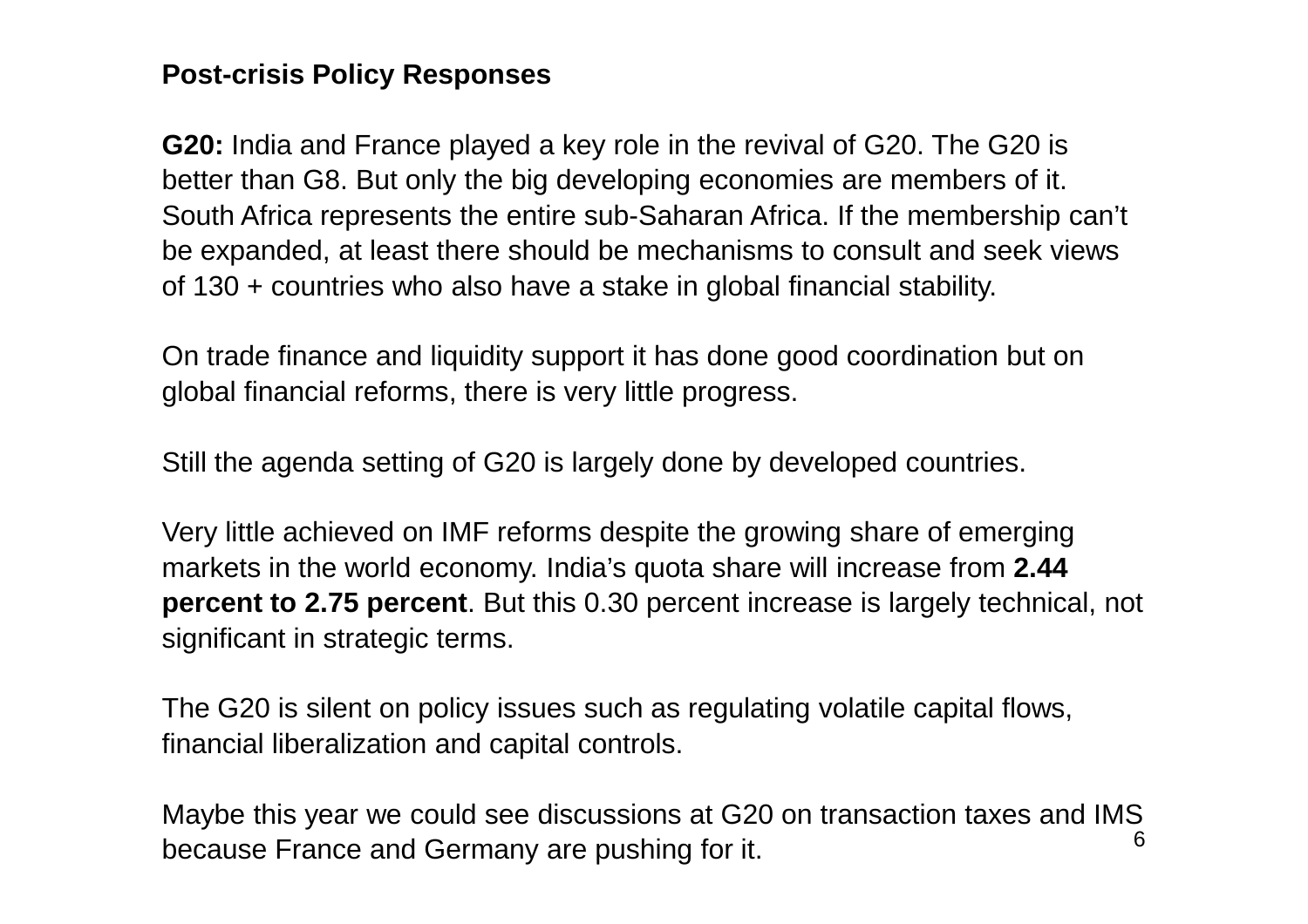**US:** Reforms are narrow and patchy. Post-crisis, big banks are getting bigger and bigger. 4 US banks account for 55 percent of total banking assets. The crisis has already shown that massive banks fail massively. The US Fed has admitted only one major bank was safe during the crisis.

The "shadow" banking system (SBS) which played a major role in the financial crisis is still not on the radar of US regulators. Despite the crisis, SBS (\$16 trillion) is bigger than traditional BS (13 trillion). Still there are no clear rules to regulate the activities of opaque SBS.

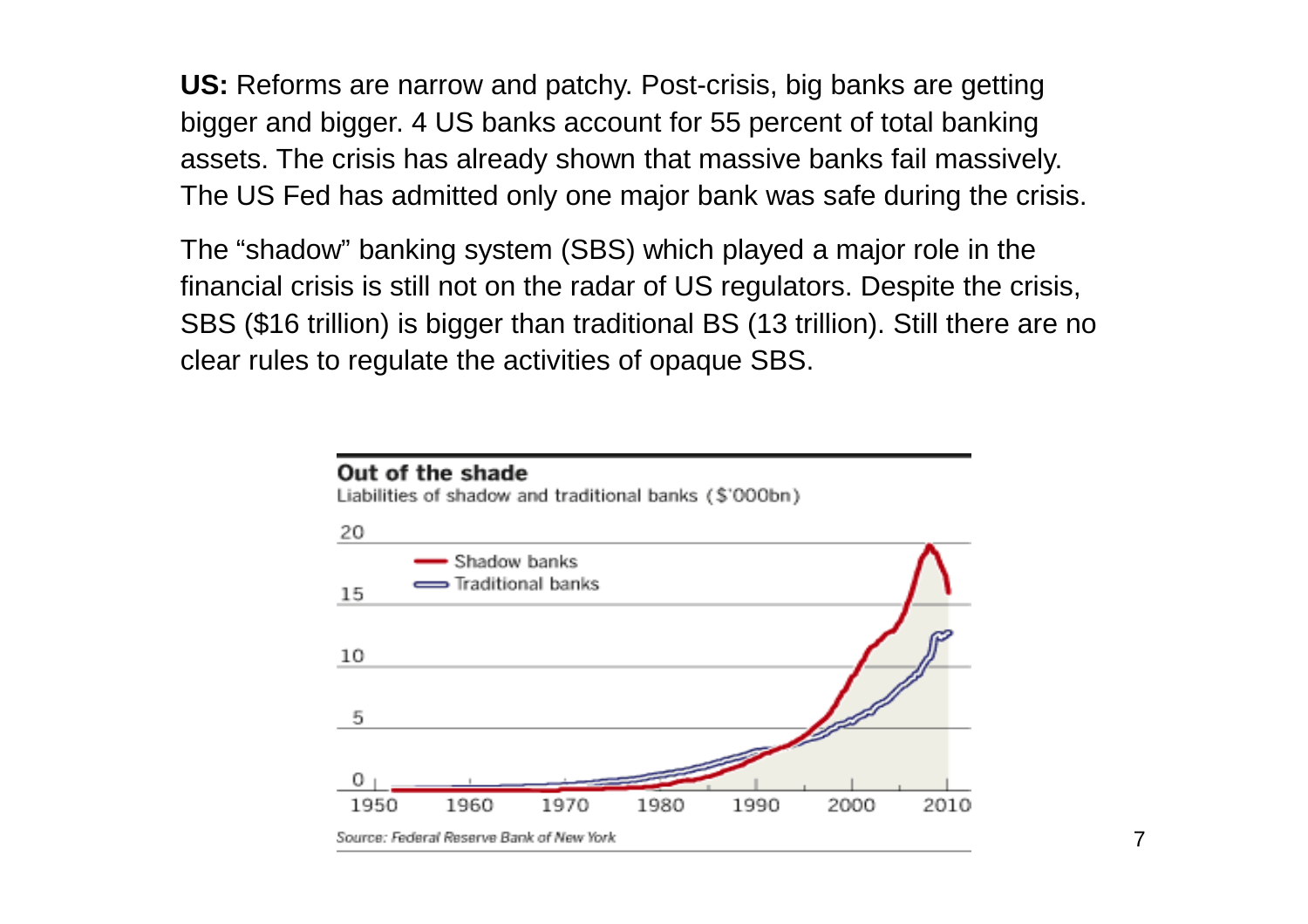**Basel Accord III:** Better than Basel II but some questions still remain.

**Derivatives:** CDS Trading has moved to CCPs to improve transparency andrisk management but large dealers banks still dominate the trading.

**Europe:** Many proposals are on the table but there is too much divergence and very little cooperation. Much of political energy is spent on dealing with ongoing debt crises. European Banking Authority (became operational on 1 January 2011) is a positive development but its governance and accountability structures remain weak.

EU directive on hedge funds/PE is strongly resisted by UK.

German ban on naked short-selling is a welcome move but other EU members are not endorsing it. So it could be easily circumvented.

**Within Asia**, I see a greater role for regional mechanisms and institutions which are relatively easier to develop and manage than international ones. Post-Asian crisis, the Chiang Mai Initiative is a positive move. It should be expanded to include countries like India and Australia. Its surveillance processes should be strengthened.

Asian Monetary Fund is also worth exploring.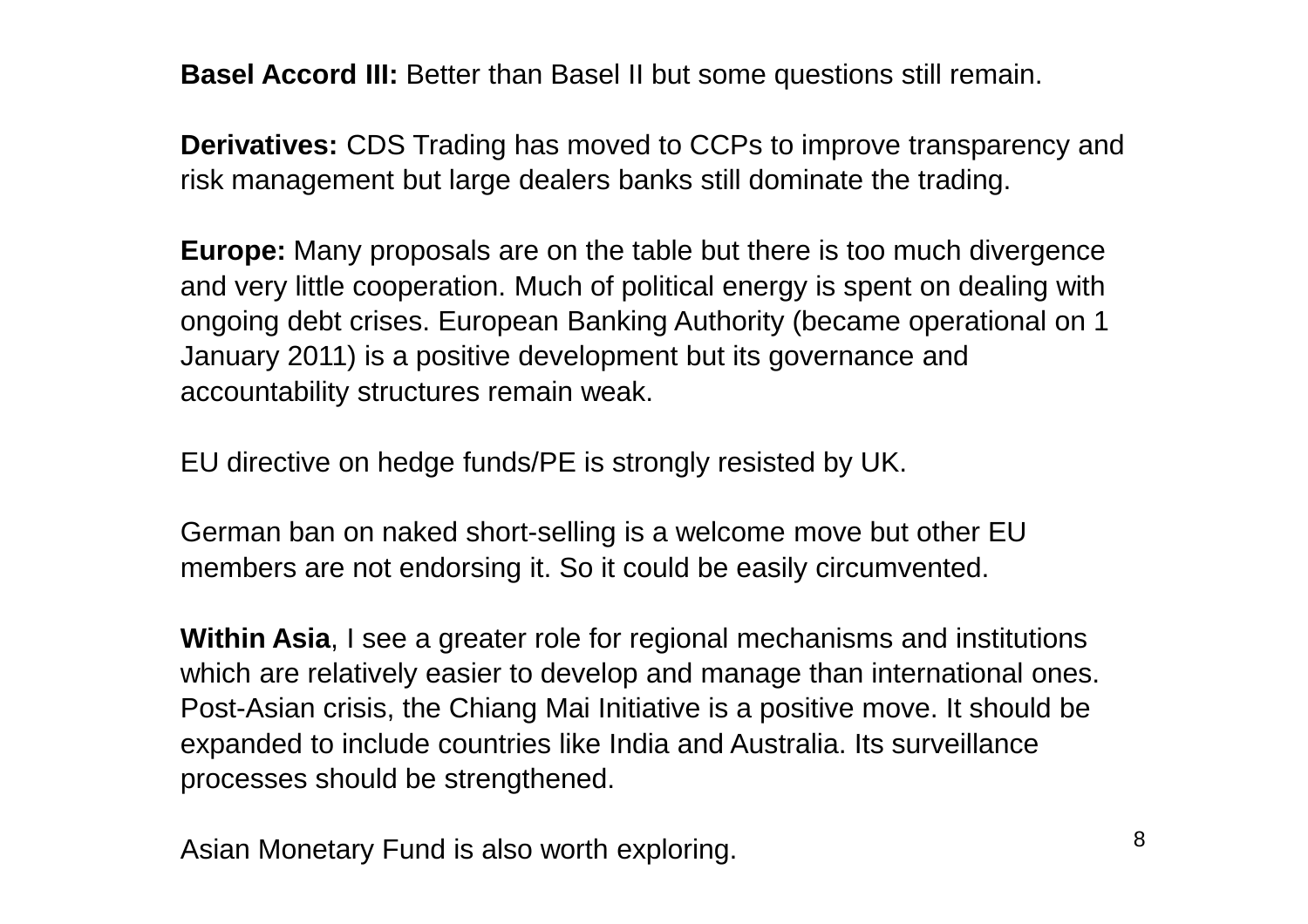### **Capital Controls**

Capital controls are imposed to restrict both inflows and outflows of capital. Experience suggests controls on inflows are more effective than outflows. Some controls are market-friendly (e.g., Chilean) than others (e.g., Malaysia).

#### **Why Capital Controls?**

- 1. To protect the domestic economy from volatile capital flows and external shocks. Volatile capital flows are a bigger source of systemic risk for developing countries. Post-crisis, Brazil, Taiwan, Korea, Indonesia and Thailand have introduced capital controls. Many more countries are going to deploy capital controls because at present there is no global coordination on managing volatile capital flows.
- 2. To alter the composition of capital flows in favor of longer-term flows.
- 3. Controls help countries to operate monetary policy with some independence.
- 4. To save foreign exchange (e.g., India).
- 5. To check capital flight (e.g., Malaysia).
- 6. To retain domestic savings and use them for productive investments.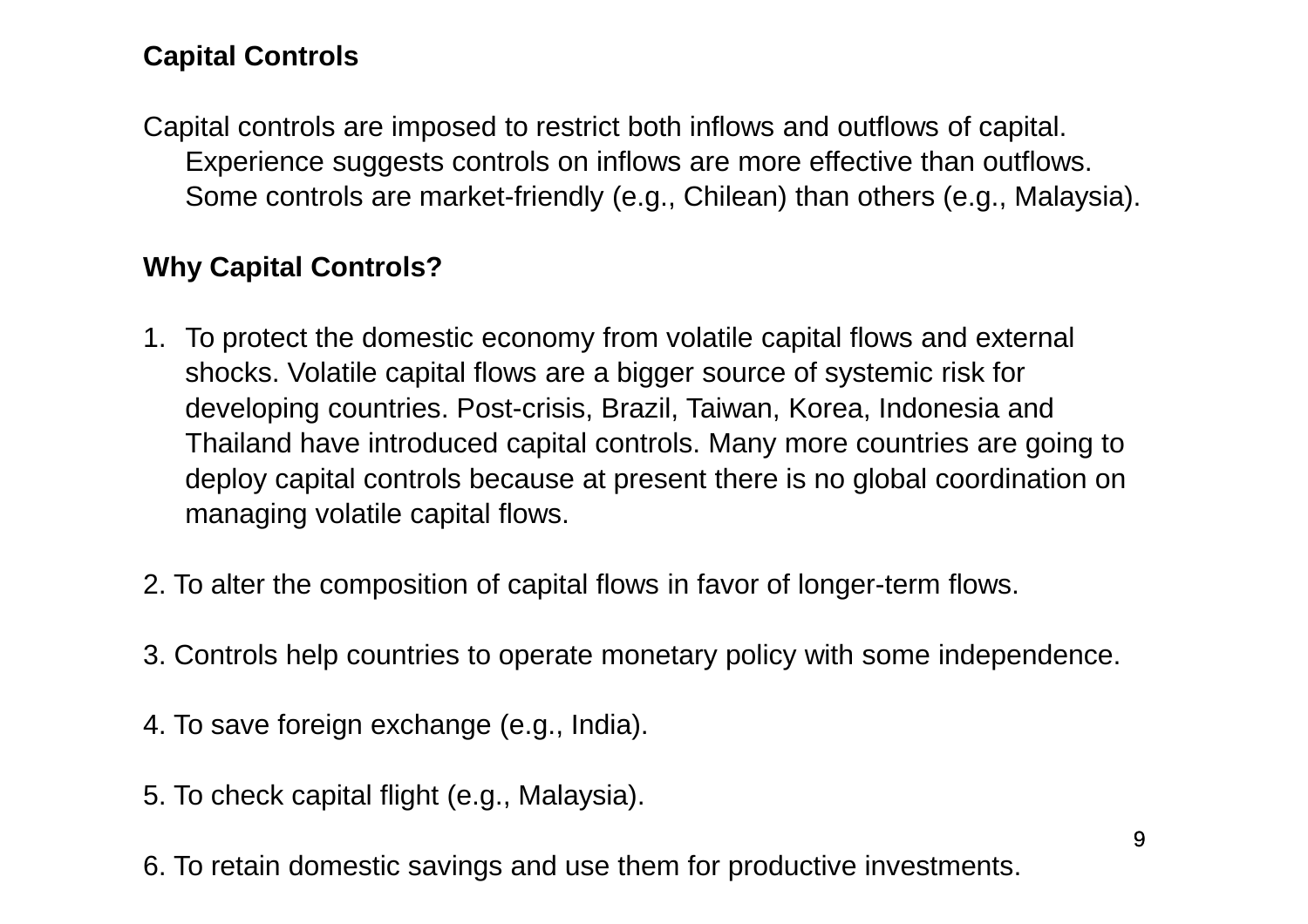In the last 60 years, capital controls of various types have been used by all types of governments.

Several successful economies have used capital controls in the past. This includes South Korea, Japan, Brazil, France, Italy, and many more.

South Korea used controls on both inflows and outflows. It achieved higher economic growth with the help of capital controls, credit controls and government planning.

Capital controls helped Malaysia to recover faster than other economies.

China and India, two recent "success stories," still use various forms of capital controls today. A restricted capital account protected both economies from the contagion effects of Asian financial crisis.

Several economists who are votaries of free trade do not support free capital movements across borders.

Post-crisis, IMF is also endorsing the use of capital controls with conditions.

Dr. Reddy has recently suggested that even developed countries should impose  $\frac{1}{10}$ capital controls to restrict "hot money" outflows.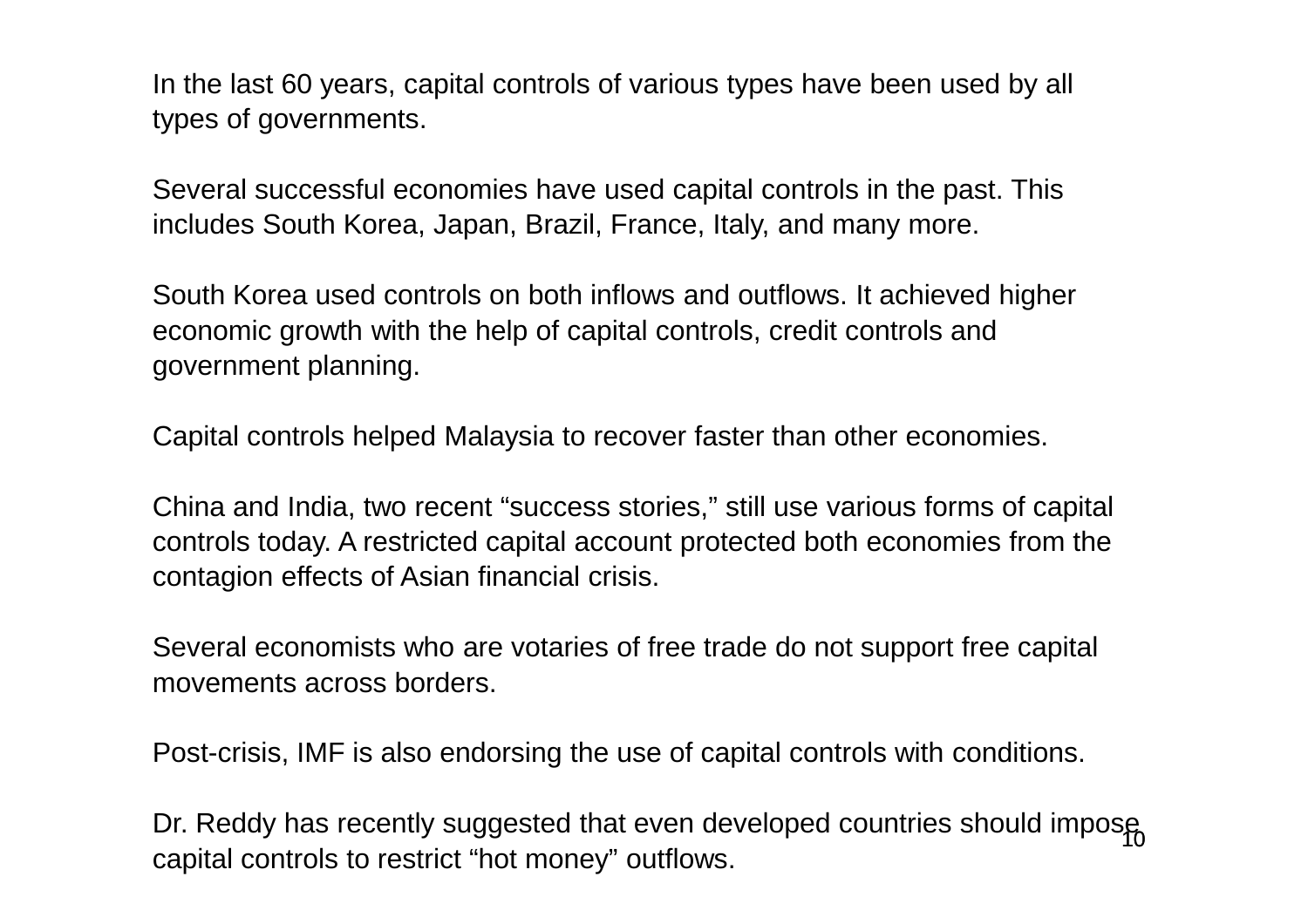However, one should not view capital controls as a panacea. Capital controls alone can't fix the financial system. They are not a substitute to other policy tools such as better risk management and regulation of domestic banking system. They should be a part of broader policy measures.

You also need a robust administrative machinery for implementation of capital controls to make sure that controls are not abused.

The policy space to deploy capital controls should not be curbed. Last week, several economists signed a statement asking US not to push for removal of capital controls under FTAs/BITs.

One of the biggest lessons of financial crisis is that policymakers should reject orthodoxies and dogmas. They should be more open to diversity of policy tools.

Policymakers should not hesitate to deploy capital controls and other measures just because controls are contrary to free market ideology.

One-size-fits-all approach on CAL could be damaging. As suggested by authors, the "institutional embeddedness" is a pre-condition for effective capital account management and financial sector reforms.

We live in a real world where no policy framework is perfect. We need a much 11 more nuanced thinking in capital account management.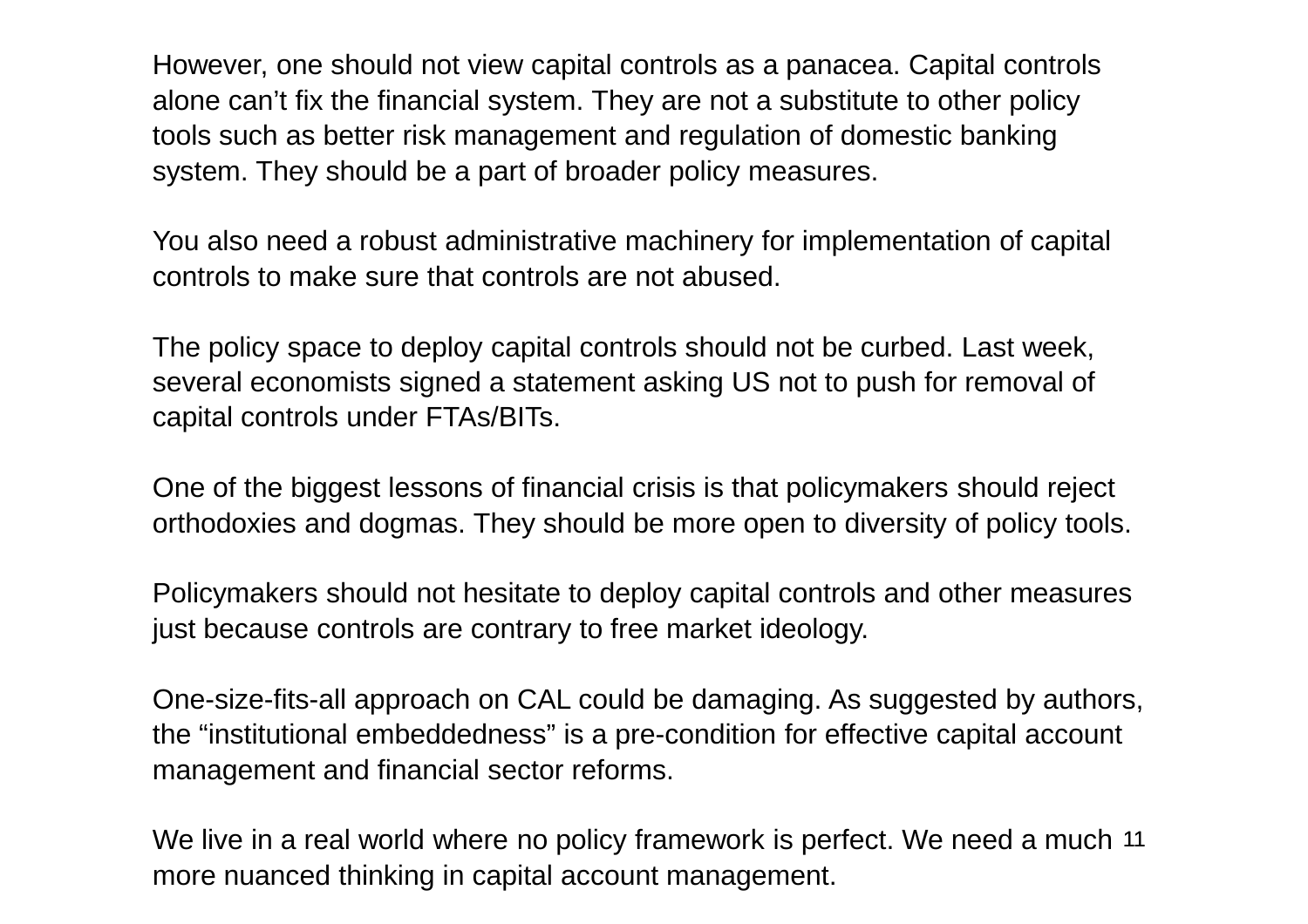India was able to protect its financial system during the Asian and global financial crisis because of various reasons.

One major reason was our calibrated approach towards opening up of banking sector and CAL. The credit should go to RBI because New Delhi was pushing for CAL way back in 1997 when even the real economy was not liberalized. At that time, New Delhi paid no attention to the sequencing of reforms.

Pre-crisis, India's regulatory regime was criticized as "conservative" and "inward looking."

But the so-called "conservative" approach by RBI has given us 7-8% growth, higher domestic savings, profitable domestic banks and not a single rupee of public money has been spent to bailout banks.

This is not to say that the management of India's financial system is perfect but the Indian experience has so much to offer to the world in the policy arena of CAM and opening up of banking sector.